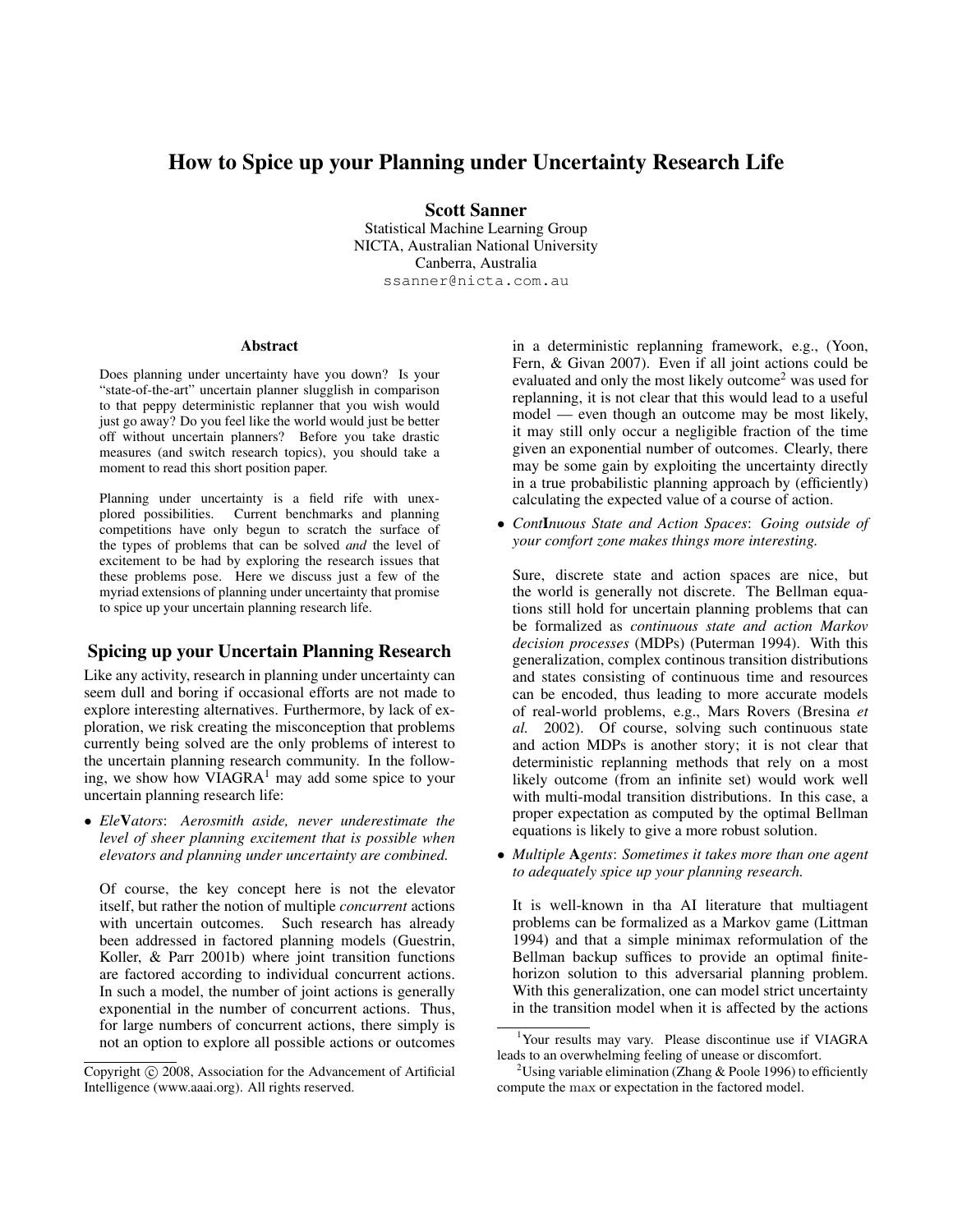of other self-interested agents or when transition probabilitites are not well-specified and the agent must plan for the worst case. While stochastic strategies may be required for optimality in this setting, it is not immediately clear how to generalize current deterministic replanners to cope with this paradigm and produce (approximately) optimal stochastic policies.

• *No* G*oals*: *Sometimes its good not to have a predefined conception of exactly what you intend to achieve during planning under uncertainty.*

A lot of uncertain planning research focuses on problems with clearly defined absorbing goal states. However, there is a more general class of problems that do not always have clearly defined goals but rather the more general task of optimizing *expected (infinite-horizon) discounted or average reward* (Boutilier, Dean, & Hanks 1999). Take for instance a mail-delivery robot: as different packages arrive due to exogenous events (see below), the robot must continuously optimize its delivery schedule to maximize reward over an infinite-horizon; note that there are no absorbing goal-states to be reached in this problem.

In goal-oriented problems, it is already known that deterministic replanners may have difficulties with domains with *avoidable dead-ends* (Little & Thiebaux 2007) (although such problems may be partially resolved through dead-end analysis in the underlying domain). However, avoidable dead-ends are just the tip of the iceberg w.r.t. the ways in which the performance of optimal deterministic replanners may differ from the performance of optimal uncertain planners. For the more general class of MDPs with expected utility maximization objectives, the problem for deterministic replanners may be generalized to that of *avoidable low expected value states*. While deterministic planning may be generalized to cope with reasoning in expectation, doing so will start to blur the distinction between deterministic replanners and (approximately) optimal uncertain planners.

• R*eal Problems*: *We cannot expect to maximize our planning under uncertainty experience if we play with toys instead of focusing on reality.*

From *dialogue management* in natural language processing to *robotics* to real-time *program optimization*, many real-world problems inherently involve making sequential decisions that should be optimized for best performance. Most of these problems are *partially observable*, which speaks to the need for such model expressivity in practical uncertain planning research.

• *Exogenous* A*ctions and Events*: *When unexpected things happen, uncertain planning can get interesting.*

Most usage of the planning domain description language PPDDL (Younes *et al.* 2005) makes a strong frame assumption that only allows relational fluents directly referenced by an action's parameterization to change as a result of that action. More realistic probabilistic planning problems may also include multiple *exogenous* actions that occur independently, e.g., independent random failures of computers in the SysAdmin domain (Guestrin, Koller, & Parr 2001a), or arrival of packages in a maildelivery robot domain. Planning in these non-inertial models can be very difficult and adds an extra dimension over simple stochastic versions of standard deterministic planning models (which inherently make a strong frame assumption). In Appendix B, we present a PPDDL variant of the SysAdmin problem with exogenous events that cause computers not directly affected by an action to crash. Problems such as this one may benefit from direct reasoning about uncertain exogenous events.

### Summary

In brief, if you find your current uncertain planning research life to be lackluster, you may want to consider spicing it up with VIAGRA: *Ele*V*ators*, *Cont*I*nuous State and Transitions*, *Multiple* A*gents*, *No* G*oals*, R*eal Problems*, *Exogenous* A*ctions and Events*. While VIAGRA is certainly not the only answer, it offers the hope of opening up many new dimensions in uncertain planning that are likely to increase your general level of research interest and excitement.

#### References

Boutilier, C.; Dean, T.; and Hanks, S. 1999. Decision-theoretic planning: Structural assumptions and computational leverage. *Journal of Artificial Intelligence Research (JAIR)* 11:1–94.

Bresina, J.; Dearden, R.; Meuleau, N.; Ramakrishnan, S.; and Washington, R. 2002. Planning under continuous time and resource uncertainty: a challenge for ai. In *19th Conference on Uncertainty in AI (UAI-02)*.

Guestrin, C.; Koller, D.; and Parr, R. 2001a. Max-norm projections for factored MDPs. In *17th International Joint Conference on Artificial Intelligence (IJCAI-2001)*, 673–680.

Guestrin, C.; Koller, D.; and Parr, R. 2001b. Multiagent planning with factored MDPs. In *Advances in Neural Information Processing Systems 14 (NIPS-2001)*, 1523–1530.

Hoffmann, J., and Nebel, B. 2001. The FF planning system: Fast plan generation through heuristic search. *Journal of Artificial Intellence Research (JAIR)* 14:253–302.

Little, I., and Thiebaux, S. 2007. Probabilistic planning vs replanning. In *Workshop on International Planning Competition: Past, Present and Future (ICAPS-07)*.

Littman, M. L. 1994. Markov games as a framework for multiagent reinforcement learning. In *International Conference on Machine Learning (ICML-94)*, 157–163.

Puterman, M. L. 1994. *Markov Decision Processes: Discrete Stochastic Dynamic Programming*. New York: Wiley.

Yoon, S.; Fern, A.; and Givan, R. 2007. FF-Replan: A baseline for probabilistic planning. In *17th International Conference on Automated Planning and Scheduling (ICAPS-07)*, 352–359.

Younes, H. L. S.; Littman, M. L.; Weissman, D.; and Asmuth, J. 2005. The first probabilistic track of the international planning competition. *Journal of Artificial Intelligence Research (JAIR)* 24:851–887.

Zhang, N. L., and Poole, D. 1996. Exploiting causal independence in bayesian network inference. *Journal of Artificial Intelligence Research (JAIR)* 5:301–328.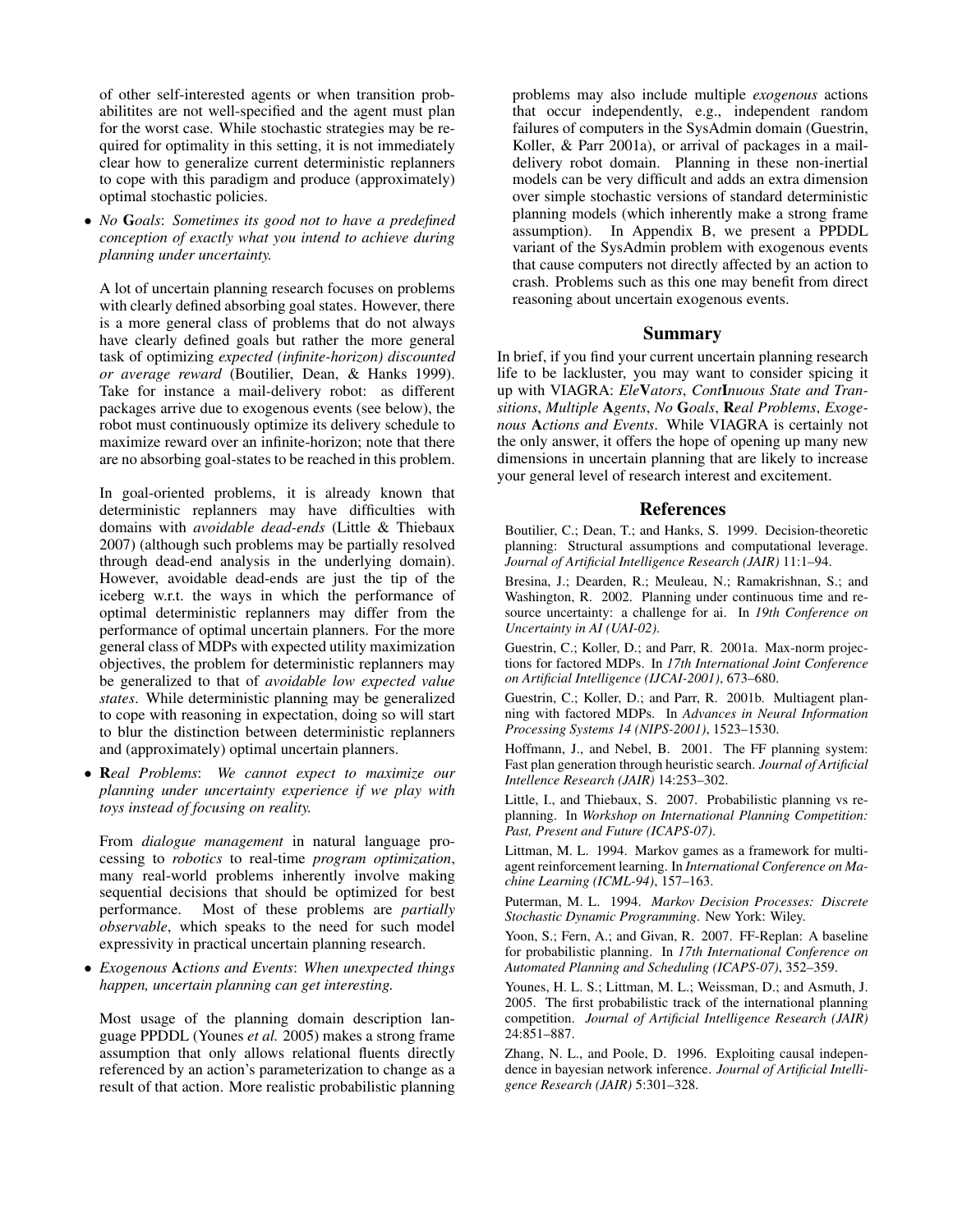# Acknowledgements

Craig Boutilier fundamentally shaped my thinking on these issues. Kristian Kersting, Bob Givan, Brian Milch, Luke Zettlemoyer, and Robert Holte further contributed to these ideas during our discussions at the Dagstuhl seminar on "Probabilistic, Logical and Relational Learning - A Further Synthesis". Finally, the anonymous reviewers helped sharpen some of the general arguments. None of the above should be held accountable for my presentation.

Thanks also to Dan Bryce for pointing out how to encode the exogenous effects for SysAdmin in Appendix B and to Dan and Olivier Buffet for debugging the PPDDL specification in Appendix B.

# Appendix A: Additional Responses to Workshop Provocations

## The Role of the Planning Competition

Uncertain planning competitions are good. Common benchmarks for comparing plan length, running time, and success rate are crucial for fair comparisons of different planning approaches. However, uncertain planning competitions must necessarily appeal to a common denominator of planner capability in order to encourage widespread participation. As such, it is important not to assume that this common denominator is representative of the entire field of uncertain planning, nor is it appropriate to over-generalize results on the highly restricted planning competition benchmarks to be indicative of planner performance on more expressive (and difficult) uncertain planning domains like those discussed previously.

### The Role of (Approximate) Optimality

To claim that (approximately) optimal probabilistic planning should not be the goal of uncertain planning research is curious. It is not clear what the role of uncertain planning research would be otherwise — (approximately) suboptimal planning? To the extent that uncertain planning *is* the task of sequential decision making in pursuit of some objective, the notion of (approximate) optimality is inextricable from the notion of uncertain planning.

The fact that deterministic replanners are good at solving current uncertain planning benchmark problems indicates that this approach *is* approximately optimal for this *subset* of problems. We should not take this lesson lightly; for many goal-oriented stochastic shortest path problems, deterministic replanning as in (Yoon, Fern, & Givan 2007) may be an excellent choice, especially given that FF-style heuristics (Hoffmann & Nebel 2001) prove to be highly effective for directing search in these problems.

On the other hand, we already know of some exceptions where deterministic replanners may perform poorly on problems with avoidable dead-ends (Little & Thiebaux 2007) and generalizations of these ideas to avoidable low expected value states discussed previously. While modifications to deterministic replanners may overcome these and other obstacles, as pointed out previously, it may require techniques that blur the distinction between deterministic replanners

and (approximately) optimal uncertain planners. Such hybrid alternatives may represent a fair tradeoff between the efficiency of deterministic search-based heuristic approaches and potentially less efficient, but provably approximately optimal approaches.

Thus, when we must focus on heuristic solutions to uncertain planning for practical efficiency reasons, we should focus our effort on explaining why these heuristic techniques perform well (e.g., properties of problems where these heuristic techniques guarantee some degree of approximate optimality) and examine cases where they breakdown. Overall, such understanding will help with the construction of hybrid planners that are *efficient* and *robust* across a wide variety of problem domains.